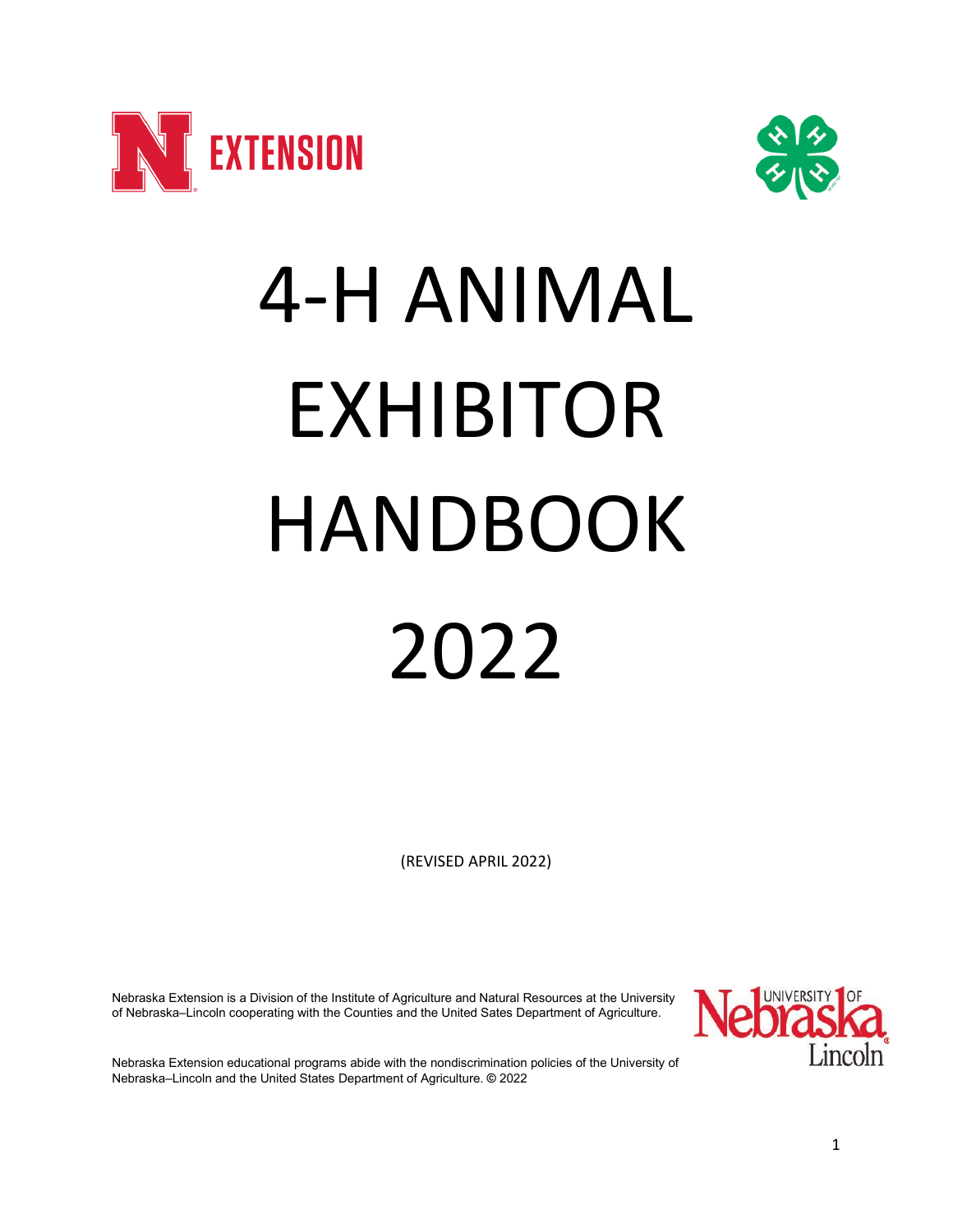| <b>Contact Name:</b>   | Area(s):                                      | <b>Email</b>                        | <b>Address</b>                                                                                                                     |
|------------------------|-----------------------------------------------|-------------------------------------|------------------------------------------------------------------------------------------------------------------------------------|
| <b>Brandy Schulze</b>  | Beef, Sheep, Swine,<br>Goat, Rabbit, Poultry, | bschulze@unl.edu                    | 114 Ag Hall<br>University of Nebraska -<br>Lincoln, NE 68583-0700<br>402-472-9023                                                  |
| Lena Luck<br>Grace Kim | Horse                                         | lena.luck@unl.edu<br>ekim23@unl.edu | C <sub>204</sub> e Animal Science<br>University of Nebraska<br>Lincoln, NE 68583-0908<br>Lena: 402-472-9098<br>Grace: 402-472-6085 |
| <b>Brandy Schulze</b>  | Dairy                                         | bschulze@unl.edu                    | 114 Ag Hall<br>University of Nebraska -<br>Lincoln, NE 68583-0700<br>402-472-9023                                                  |
| Grace Kim              | Dog/Companion<br>Animal                       | ekim23@unl.edu                      | C204g Animal Science<br>University of Nebraska<br>Lincoln, NE 68583-0908<br>402-472-6085                                           |

# **Table of Contents**

- **Section I:** General County Information (3)
- **Section II:** Identification and Nomination of Project Animals (6)
- **Section III:** Responsibilities of the Animal Identification and Nomination Process (18)
- **Section IV:** Ownership Requirements and Expectations (20)
- **Section V:** Miscellaneous Rules (21)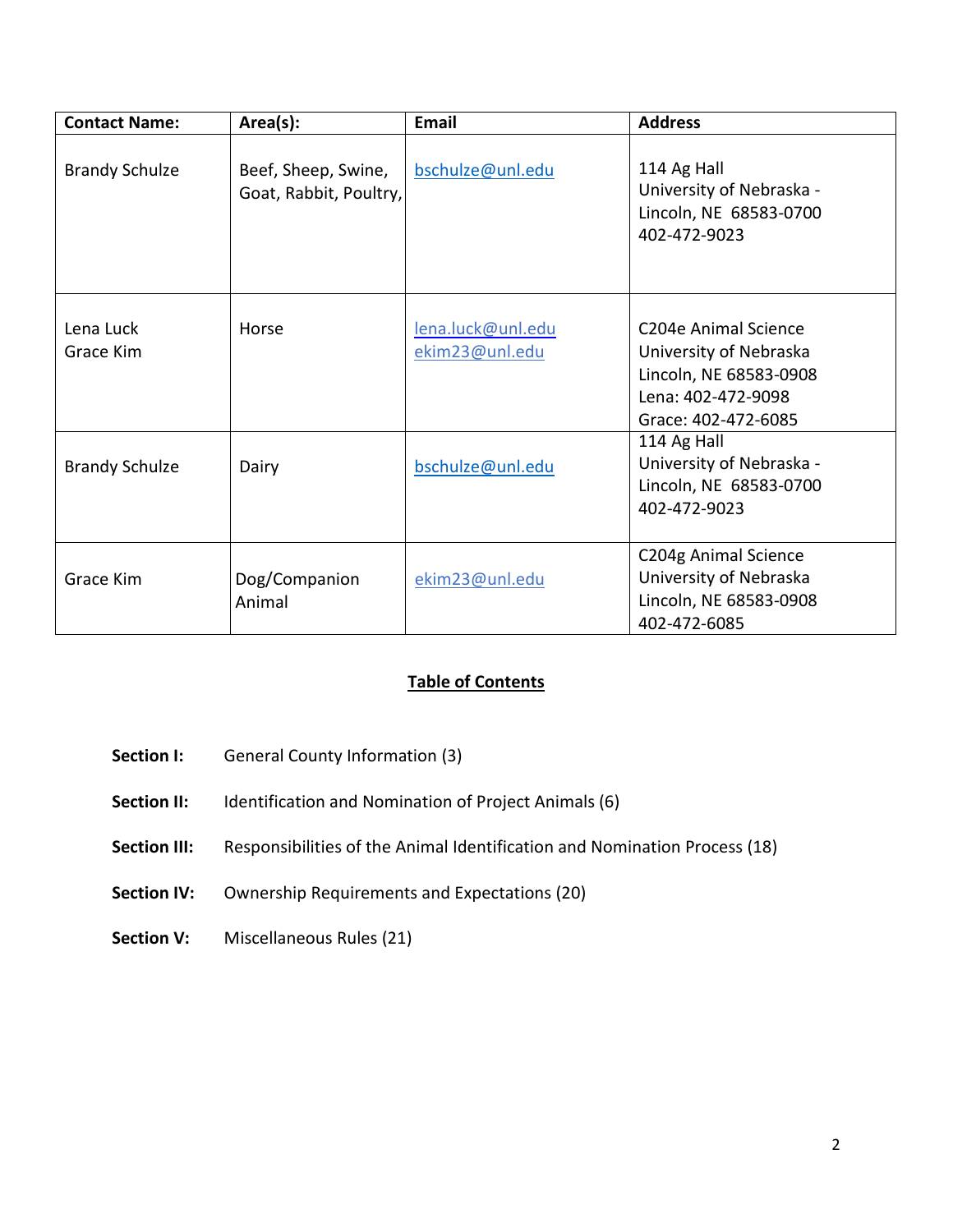## **SECTION I: GENERAL COUNTY INFORMATION**

## **A. Ethics**

Nebraska 4-H livestock programs strive to create an atmosphere that encourages good character, accountability and ethical decision making. The International Association of Fairs and Expositions (IAFE) National Code of Show Ring Ethics (see State Fair Premium Book, General Livestock Rules) outlines a number of specific guidelines for all exhibitors and others involved with 4-H livestock projects.

In summary, these guidelines expect the following:

- 1. **Exhibitors:** Exhibitors of animals at livestock shows shall at all times conduct themselves with honesty and good sportsmanship. Exhibitors in this competitive environment shall always reflect the highest standards of honor and dignity to promote the advancement of agricultural education. This code applies to all livestock offered in any event at a livestock show. In addition to the "IAFE National Code of Show Ring Ethics," fairs and livestock shows may have rules and regulations that they impose on the local, county, state, provincial and national levels.
- 2. **Leaders:** All leaders working with junior exhibitors are under an affirmative responsibility to do more than avoid improper conduct or questionable acts. Their moral values must be so certain and positive that those younger and more pliable will be influenced by their fine example. Parents, owners, exhibitors, fitters, trainers, and responsible persons who violate the code of ethics will forfeit awards and auction proceeds and shall be prohibited from future exhibition in accordance with the rules adopted by the respective fairs and livestock shows. Exhibitors who violate this code of ethics demeanthe integrity of all livestock exhibitors and should be prohibited from further competition.

# **B. Establishing a System**

The County Extension staff is responsible for establishing a system to assist families in completing the livestock animal identification/nomination process, Youth for the Quality Care of Animals (YQCA) training, examination for horsemanship levels in the county and maintaining an accurate record in 4HOnline. The County Extension staff is also responsible for certifying the animals being entered in 4-H shows are properly identified and listed on identification and nomination records.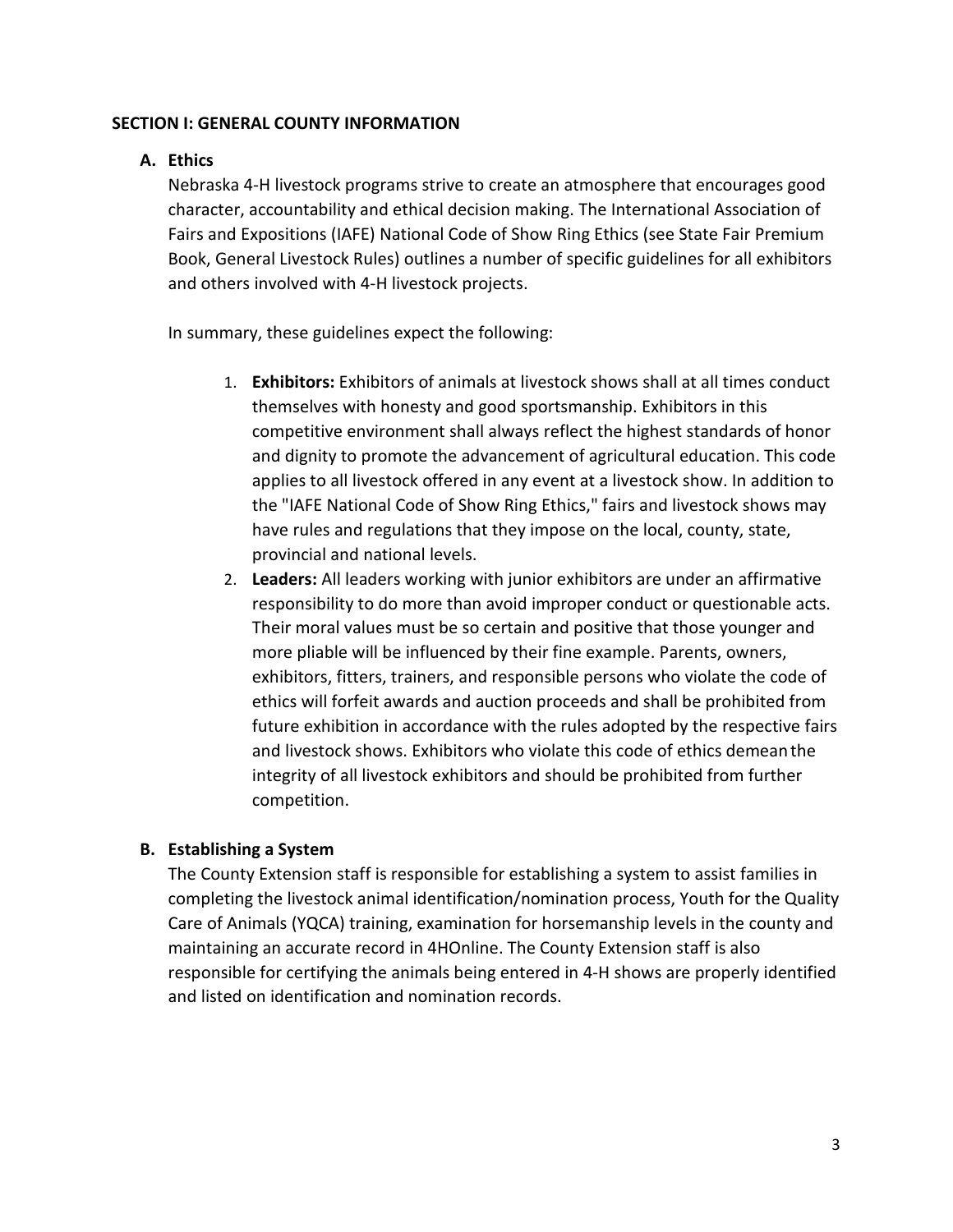# **C. Certifying Eligibility**

The County Extension staff is also responsible for certifying the eligibility (age, 4-H membership, YQCA training) of 4-H members for exhibiting at Extension sponsored shows.

## **D. Youth for the Quality Care of Animals (YQCA)**

As indicated in B, County Extension staff are responsible for establishing a system for livestock quality assurance training in the county utilizing the YQCA program (through either online, face-to-face, or a hybrid of both). Training should be tracked using 4HOnline as outlined by the State 4-H Office. YQCA programs are designed to help youth understand the responsibilities involved in raising livestock for food and are encouraged to implement good management practices by the youth and/or family members to be consistent with YQCA practices. YQCA training is mandatory for all exhibitors of livestock, or food-producing livestock animal projects (beef, sheep, swine, goat, dairy cattle, dairy goat, poultry, and rabbit) at county and state level events. This applies for youth in classic 4-H programs (ages  $8 - 19$ ) and for State Fair exhibitors.

- **1. Testing of Animals:** Through YQCA training and awareness of ethical standards, all exhibitors, families, and leaders should recognize the potential consequences to the food chain and to the image of youth livestock programs should an animal exhibit be presented with any type of residue or tampering. Thus, animals shall be presented to show events where they will enter the food chain free of volatile drug residues. The act of entering an animal in a livestock show gives of consent by the owner, exhibitor, fitter, trainer and/or responsible person for show management to obtain any specimens of urine, saliva, blood, or other substances from the animal to be used in testing. Animals entered in an event which does not culminate with the animal entering the food chain shall not be administered drugs other than in accordance with applicable federal, state, and provincial statutes, regulations, and rules. Livestock shall not be exhibited if the drugs administered in accordance with federal, state, and provincial statutes, regulations and rules affect the animal's performance or appearance at the event.
- **2. Ethic Affidavits and Statements of Disclosure:** To comply with federal guidelines and/or requirements of specific livestock processing facilities, exhibitors at shows which are terminal or have any harvest options (i.e., the animals enter the food chain at the conclusion of the show) must complete a statement of disclosure or ethics affidavit. This ethics affidavit indicates that (1) if animal health products have been used, it has been done in accordance with all USDAand FDA rules, (2) other federal regulations regarding specific feeds (i.e., use of ruminant derived byproducts) have been followed, and (3)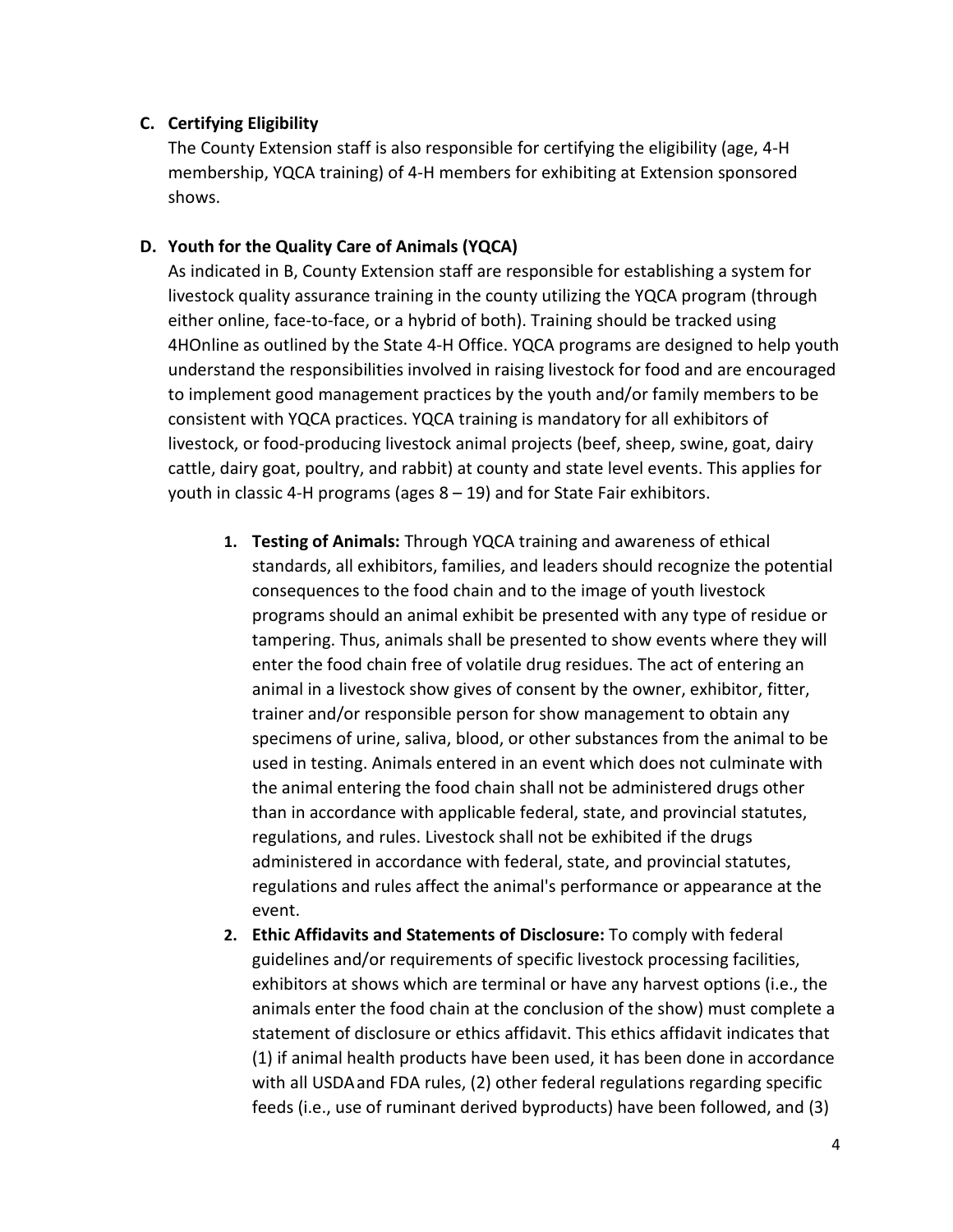the exhibitors agree that entries may be screened for any violation of these rules. Some livestock processing facilities may require additional documentation of adherence to these rules. Completion of an ethics affidavit or statement of disclosure is also highly recommended for animals entered in shows that are not terminal, including breeding and dairy animals.

# **E. Clover Kids (County Level Only)**

Please refer to Section 7.8 in the 4-H Policy & Procedures Handbook for additional information on the 4-H Clover Kid Program.

## **F. Equine Limited Liability Law**

Please refer to Section 16.1.1 in the 4-H Policy & Procedures Handbook for additional information on the Equine Limited Liability Law.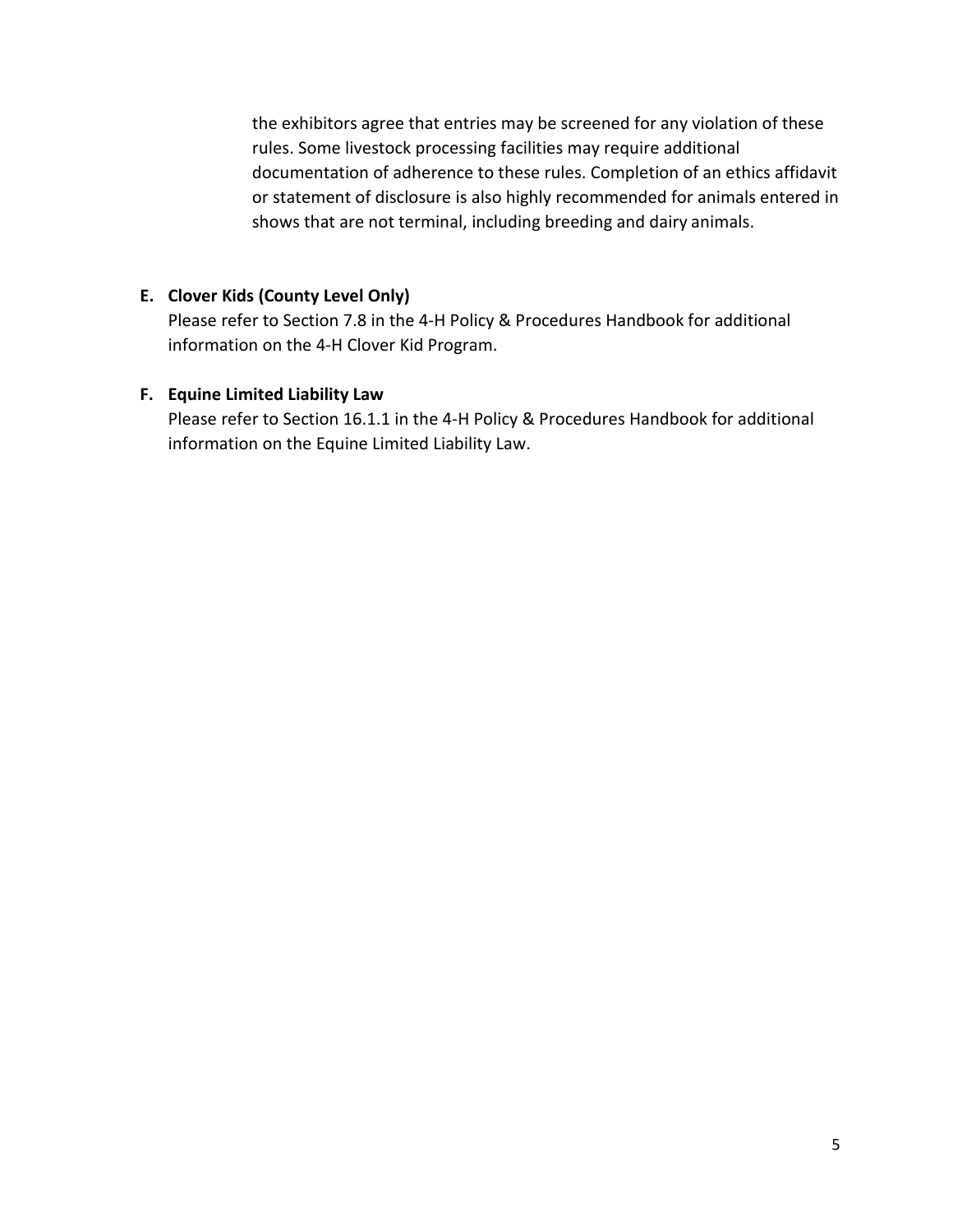# **SECTION II: IDENTIFICATION AND NOMINATION OF PROJECT ANIMALS**

## **A. Animal Exhibits and Participation**

- 1. Participation in all competitive events related to specific projects shall be in the county of project enrollment.
- 2. An animal (beef, sheep, swine, market goat, dairy, dairy goat, or rabbit) may be identified in 4-H in only one county. The same animal cannot be identified in FFA in another county and exhibited at another county fair.
- 3. Exhibitors are encouraged to be active members of both 4-H and FFA and can nominate separate animals in both organization for exhibition at separate county fairs.
- 4. An animal (beef, sheep, swine, market goat, dairy, dairy goat, rabbit, poultry, dog, or cat) cannot be shown in more than one county fair.

# **B. Animal Identification Requirements for State Fair**

The information below lists the required identification items for the species eligible for the State Fair.

## **MARKET BEEF**

- a. Official EID tag number (full 15-digit number)
- b. Premises ID
- c. Sex
- d. Breed/description, if applicable
- e. Indicate if animal is registered
- f. Registration number (for purebred)
- g. Above information inputted online and DNA sample submitted by June 15

# **REGISTERED BREEDING BEEF**

- a. Tattoo
- b. Breed/description
- c. Date of birth
- d. Registration number
- e. Above information inputted online by June 15

## **COMMERCIAL BREEDING BEEF**

- a. Tattoo or official EID tag number (full 15-digit number)
- b. Premise ID, if applicable
- c. Date of birth
- d. Above information inputted online by June 15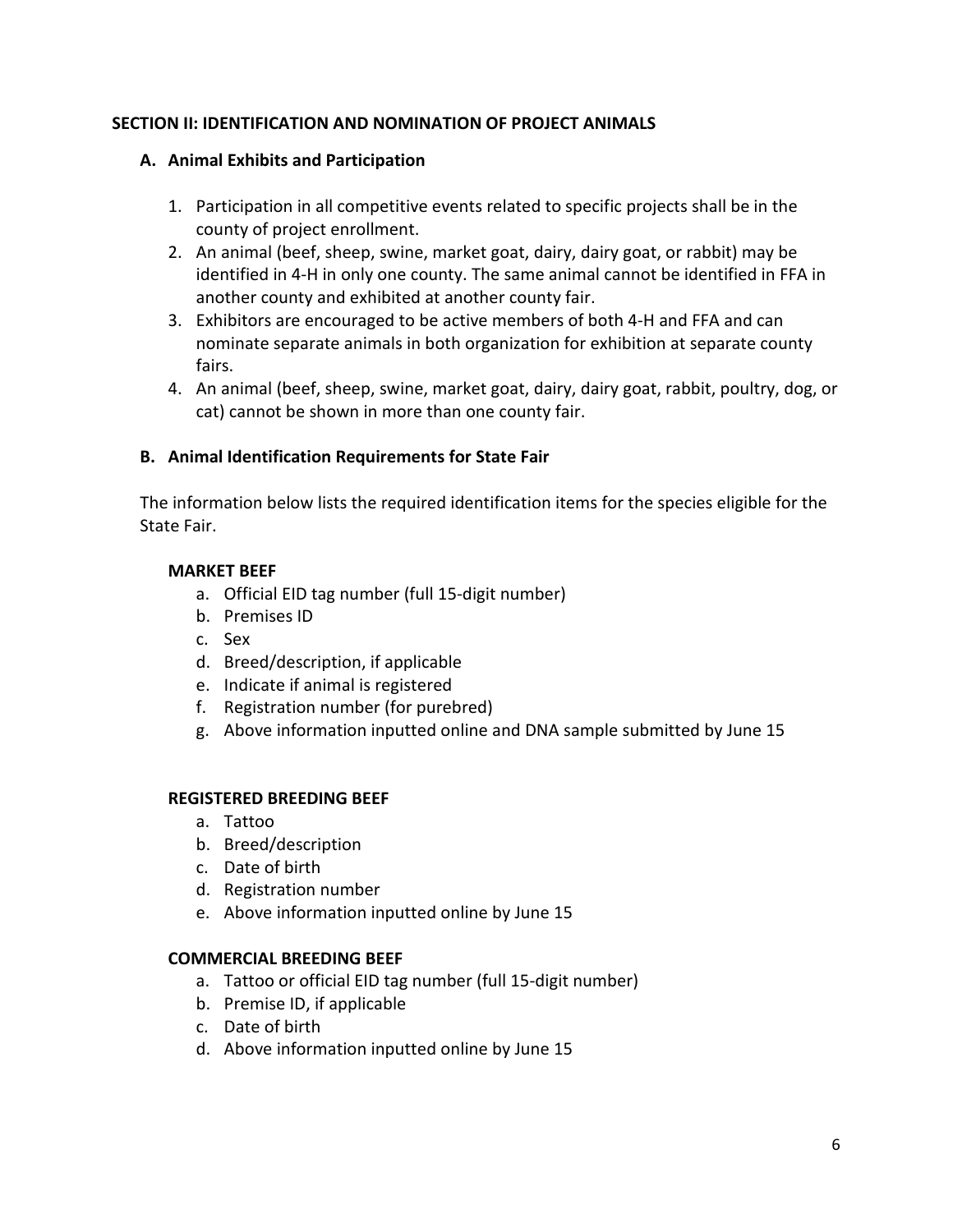## **MARKET FEEDER CALF**

- a. Official EID tag number (full 15-digit number)
- b. Premises ID
- c. Date of birth
- d. Sex
- e. Above information inputted online by June 15

## **DAIRY CATTLE**

- a. Tag, tattoo or vaccination tag for animals without distinct markings
- b. Drawing or photo for animals with distinct markings
- c. Registration number (for purebred)
- d. Date of birth
- e. Signed ownership affidavit submitted to county office by June 15

## **MARKET LAMBS**

- a. Official USDA Scrapie tag information. State abbreviation, flock ID, and animal ID are all required
- b. Sex
- c. Above information inputted online and DNA sample submitted by June 15

## **BREEDING EWES**

- a. Official USDA Scrapie tag information. State abbreviation, flock ID, animal ID, and tattoo (if applicable) are all required
- b. Breed, if applicable
- c. Date of birth
- d. Indicate if animal is registered
- e. Registration number (for purebred)
- f. Above information inputted online by June 15

## **MARKET GOATS**

- a. Official USDA Scrapie tag information. State abbreviation, flock ID, and animal ID are all required
- b. Sex
- c. Above information inputted online and DNA sample submitted by June 15

## **BREEDING DOES**

- a. Official USDA Scrapie tag information. State abbreviation, flock ID, animal ID, and tattoo (if applicable) are all required.
- b. Breed, if applicable
- c. Date of birth
- d. Indicate if animal is registered
- e. Registration number (for purebred)
- f. Above information inputted online by June 15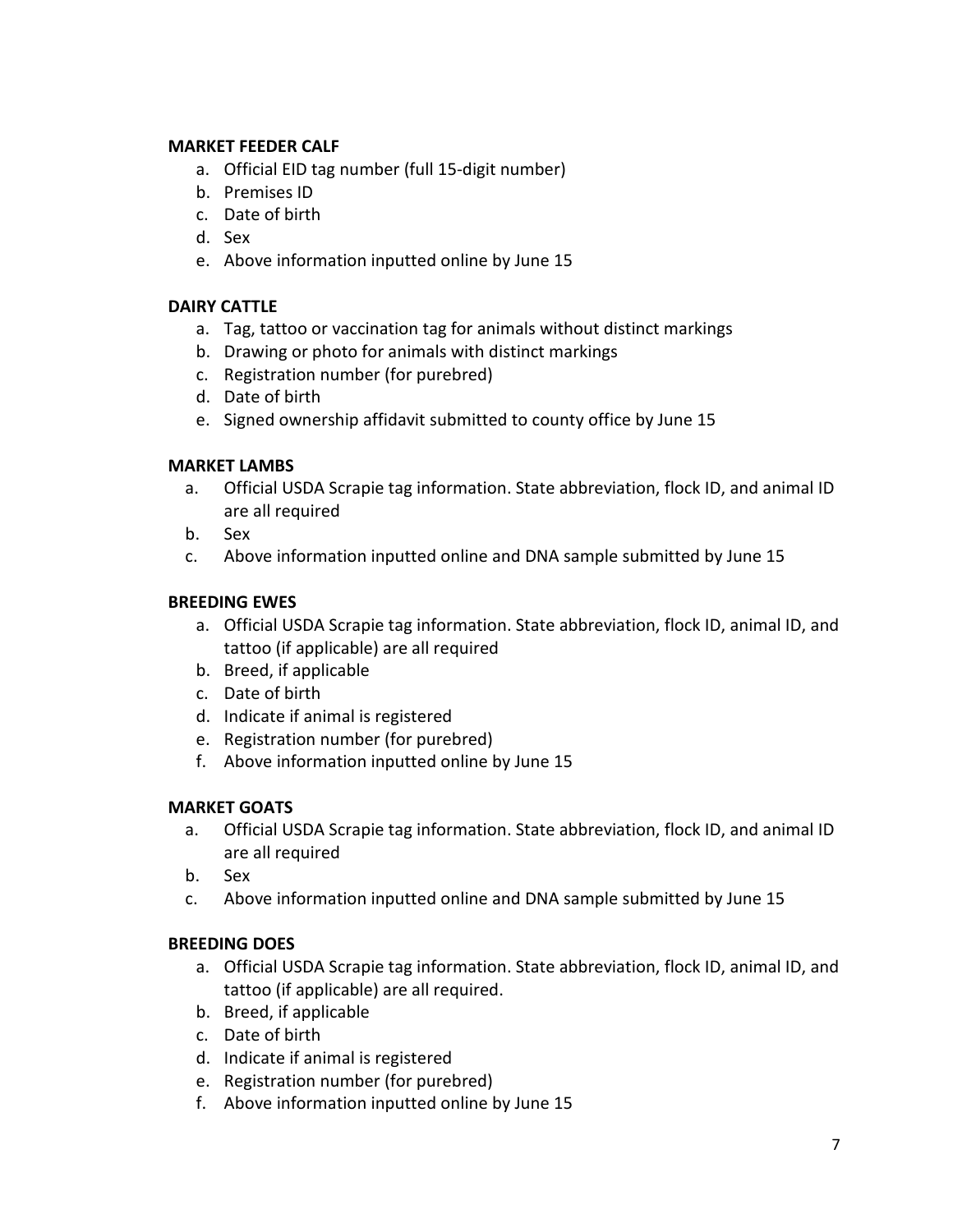#### **MARKET SWINE**

- a. Official EID tag number (full 15-digit number)
- b. Sex
- c. Date of birth
- d. Premises ID
- e. Breed/description, if applicable
- f. Indicate if animal is registered
- g. Registration number and ear notches (for purebred)
- h. Above information inputted online and DNA sample submitted by June 15

## **BREEDING SWINE**

- a. Official EID tag number (full 15-digit number)
- b. Sex
- c. Date of birth
- d. Premises ID
- e. Breed, if applicable
- f. Indicate if animal is registered
- g. Registration number and ear notches (for purebred)
- h. Above information inputted online by June 15

# **RABBITS (NOMINATION NOT REQUIRED BUT WILL NEED INFORMATION FOR ENTRY)**

- a. Permanent ID numbers or names tattooed in the ear
- b. Sex
- c. Breed
- d. Date of birth

## **POULTRY (NOMINATION NOT REQUIRED BUT WILL NEED INFORMATION FOR ENTRY)**

- a. Age
- b. Sex
- c. Breed
- d. Color/Variety

## **HORSE**

a. Refer to Horse ID form F2 97 77 for identification requirements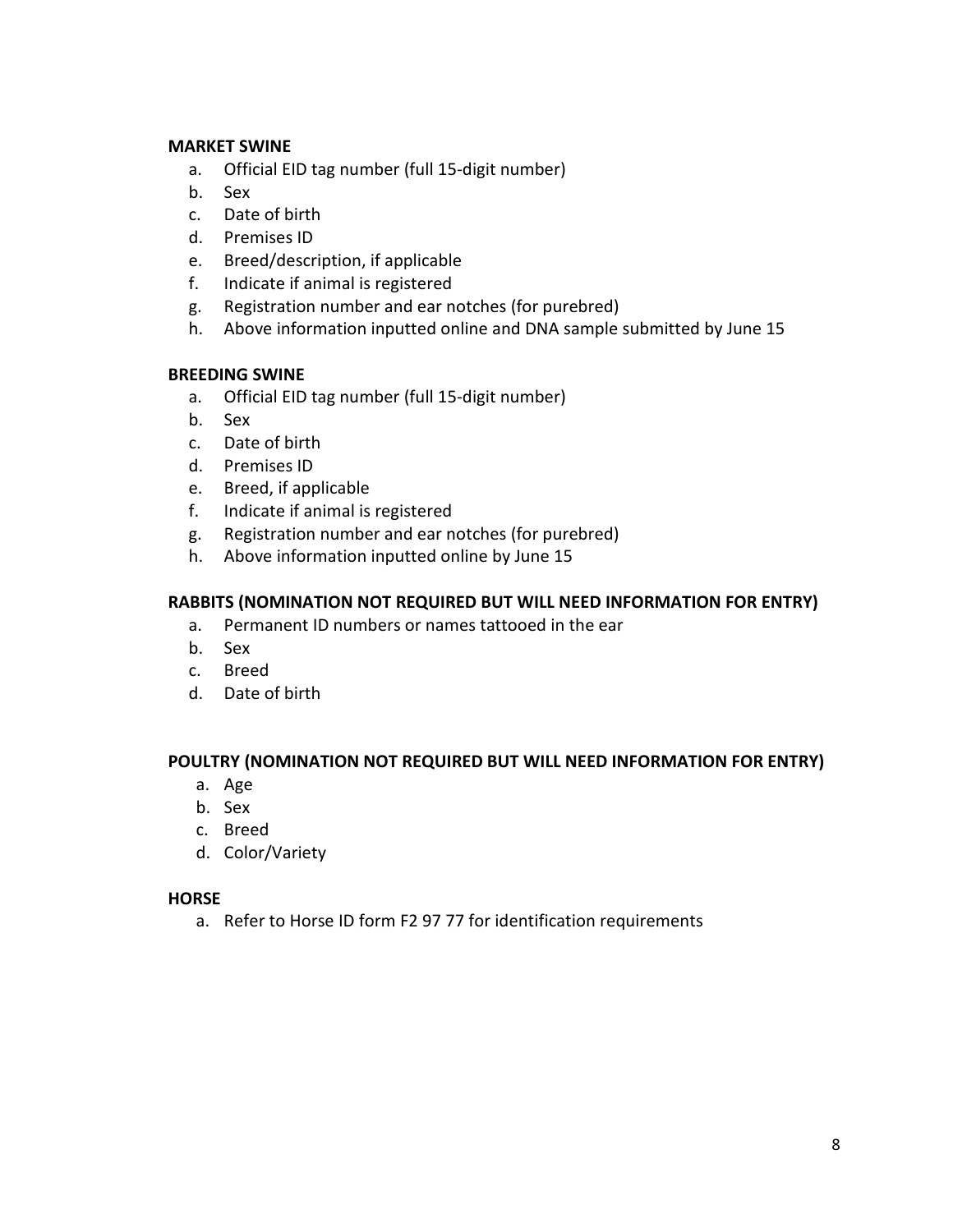## **C. Livestock Nomination Requirements for State Fair**

The information below explains the livestock nomination requirements for market beef, breeding beef, feeder calves, market swine, breeding swine, market lambs, breeding ewes, market goats and breeding does. A livestock nomination is the identification process for making an individual animal eligible for show entry and providing evidence that the animal is part of the youth livestock project. Exhibitors will have the responsibility to complete the online nomination process as well as providing payment. County Extension staff will complete the process by validating each of the submitted online nominations (see Section III for further explanation).

# **1. Market Beef**

- a. All market beef must be identified with a federally-accepted 840 EID electronic identification (EID) tag. It is recommended, but not mandatory, to tag 4-H market beef project animals with the supervision of the Extension staff or by someone else designated by the Extension staff and/or the 4-H Council. Any animal carrying an 840 EID tag will require the exhibitor to obtain a Premises ID.
	- i. In addition to an 840 EID tag, to be eligible to show in a registered breed class, the animal must have a legible ear tattoo that matches the registration paper and must be owned by the exhibitor. Original registration certificates for all breeds, must be presented at check-in. Original registration papers or electronic papers presented using a tablet or smart phone will be accepted if pulled up or downloaded from their respective breed website. NO PRINTED PAPER COPIES ACCEPTED. Original papers or digital upload/electronic versions only.
- b. All market beef should be tagged and have all required information submitted, and payment received in the online nomination system by June 15 to be eligible for exhibition at State Fair. The nomination process is not complete without full payment.
- c. Heifers may be nominated as both market and breeding, provided the online nominations have been selected, completed (both market and breeding) with full payment and DNA samples have been collected and submitted according to the assigned deadlines. This option does not allow the animal to be shown as both market and breeding at the same show.
- d. Market beef must have a signed and sealed official envelope with hair samples for DNA animal nomination for exhibition at the State Fair.
- e. DNA nomination envelopes must be in the county office by June 15 to be eligible for exhibition. Extension staff will mail DNA nomination envelopes to the appropriate location.
- f. **NOTE:** Paper ID sheets are accepted as a form of nomination for county records ONLY and WILL NOT be accepted as a form of nomination for State Fair.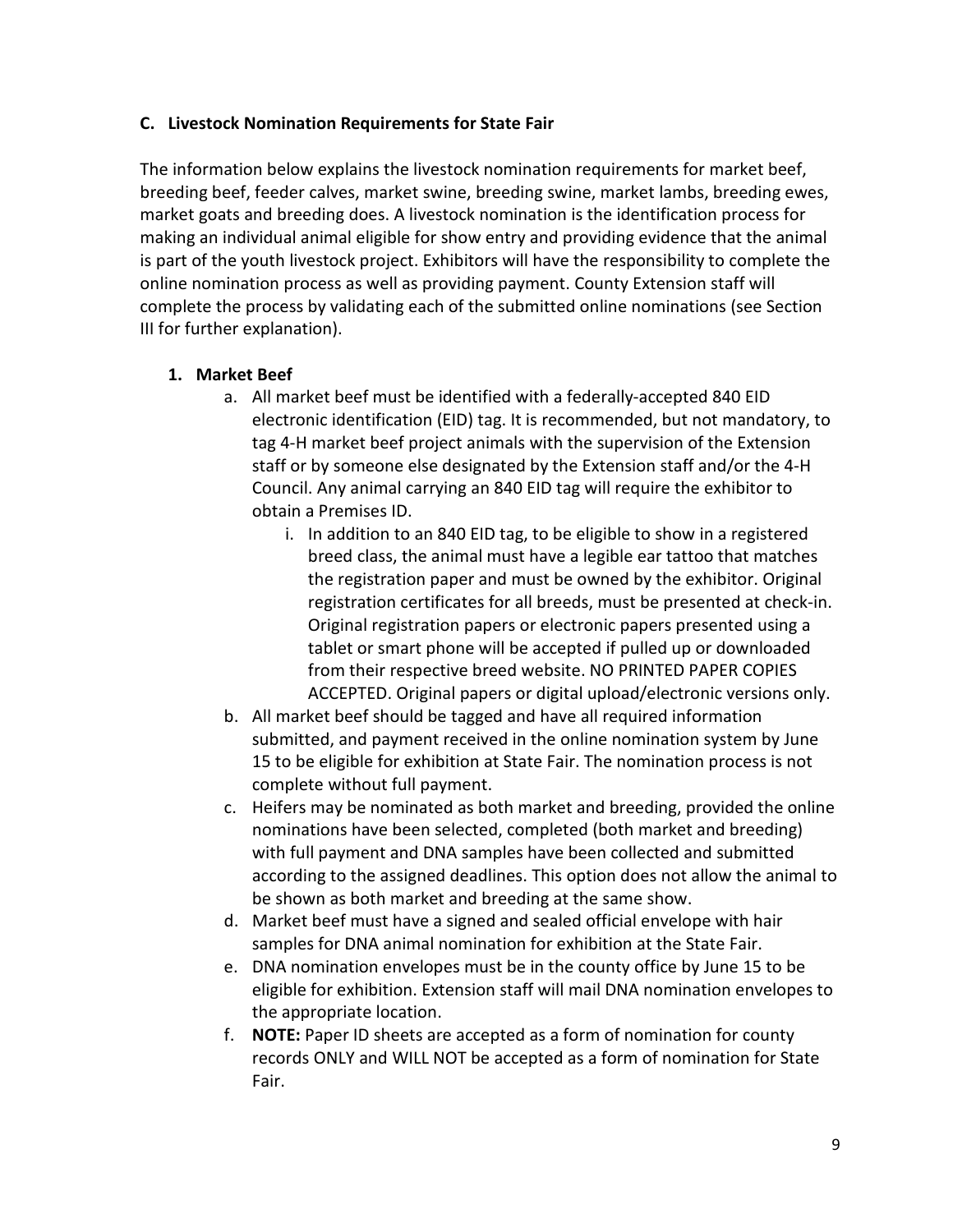# **2. Registered Breeding Heifers**

- a. All registered heifers must be identified by ear tattoos according to the regulations set by the various national beef breed associations. Calf-hood brucellosis (Bang's) tattoos are not considered as an official identification tattoo. Any heifer not having a legible tattoo or that shows evidence of a fresh or recent tattoo, will be disqualified from the show. Registered heifers must have a legible tattoo matching the registration paper.
- b. All registered breeding heifers should have all the required information and payment received in the online nomination system by June 15 to be eligible for exhibition at State Fair. The nomination process is not complete without full payment.
- c. All heifers may be nominated as both market and breeding, provided the online nominations have been selected, completed (both market and breeding) with full payment and DNA samples have been collected and submitted according to the assigned deadlines. This option does not allow the animal to be shown as both market and breeding at the same show.
- d. To exhibit at the State Fair, original registration papers or electronic papers presented using a tablet or smart phone will be accepted if pulled up or downloaded from their respective breed website. NO PRINTED PAPER COPIES ACCEPTED. Original papers or digital upload/electronic versions only. Registration papers must be in the hands of exhibitors at state and interstate shows.
- e. For the State Fair, registration papers must show one of the following:
	- i. the member's name as owner or,
	- ii. the name of the exhibitor and/or a co-owner who is an immediate member of the exhibitor's family, or
	- iii. the family farm or ranch name or parent's name. \*Immediate family is defined as members of a household including parents, brothers, sisters, and youth in the care of the head of the household.
- f. **NOTE:** Paper ID sheets are accepted as a form of nomination for county records ONLY and WILL NOT be accepted as a form of nomination for State Fair.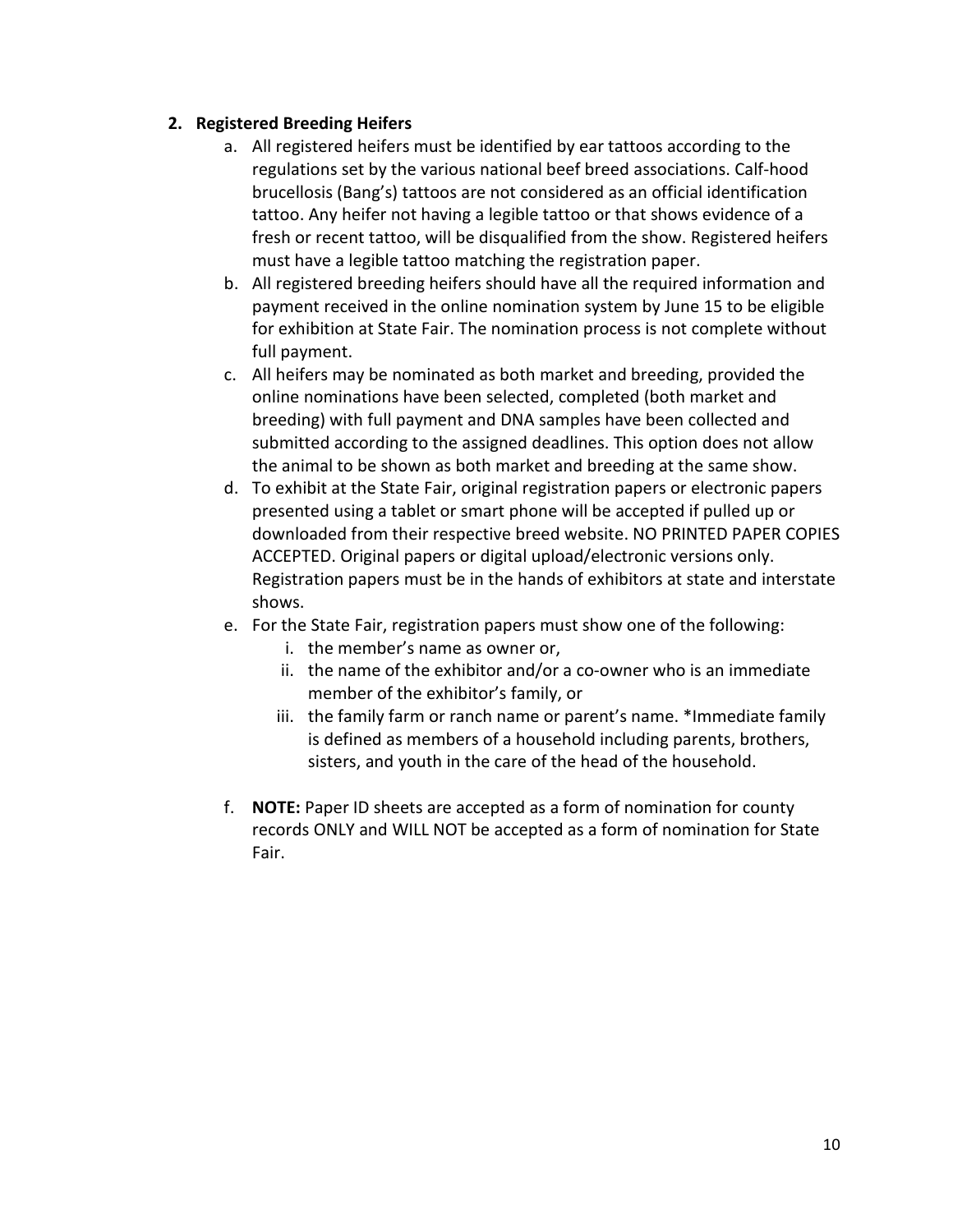# **3. Commercial Breeding Heifer**

- a. All commercial heifers must be identified by ear tattoos or a federallyaccepted 840 EID electronic identification (EID) tag. Calf-hood brucellosis (Bang's) tattoos are not considered as an official identification tattoo. Any heifer not having a legible tattoo or that shows evidence of a fresh or recent tattoo, will be disqualified from the show. Commercial heifer must have a legible tattoo or a federally-accepted 840 EID electronic identification (EID) tag matching the online nomination.
- b. All commercial breeding heifers should have all the required information and payment received in the online nomination system by June 15 to be eligible for exhibition at State Fair. The nomination process is not complete without full payment.
- c. All heifers may be nominated as both market and breeding, provided the online nominations have been selected, completed (both market and breeding) with full payment, and DNA samples have been collected and submitted according to the assigned deadlines. This option does not allow the animal to be shown as both market and breeding at the same show.
- d. Commercial breeding heifers will be classed by weight as identified by the exhibitor on their weigh card during check-in at State Fair.
- e. **NOTE:** Paper ID sheets are accepted as a form of nomination for county records ONLY and WILL NOT be accepted as a form of nomination for State Fair.

# **4. Market Feeder Calf**

- a. All market feeder calves must be identified with a federally-accepted 840 EID electronic identification (EID) tag. It is recommended, but not mandatory, to tag 4-H feeder calf project animals with the supervision of the Extension staff or by someone else designated by the Extension staff and/or the 4-H Council. Any animal carrying an 840 EID tag will require the exhibitor to obtain a Premises ID.
- b. All market feeder calves should be tagged and have all required information submitted, and payment received in the online nomination system by June 15 to be eligible for exhibition at State Fair. The nomination process is not complete without full payment.
- c. Heifers may be nominated as both market and breeding, provided the online nominations have been selected, completed (both market and breeding) with full payment and submitted according to the assigned deadlines. This option does not allow the animal to be shown as both market and breeding at the same show.
- d. NOTE: Paper ID sheets are accepted as a form of nomination for county records ONLY and WILL NOT be accepted as a form of nomination for State Fair.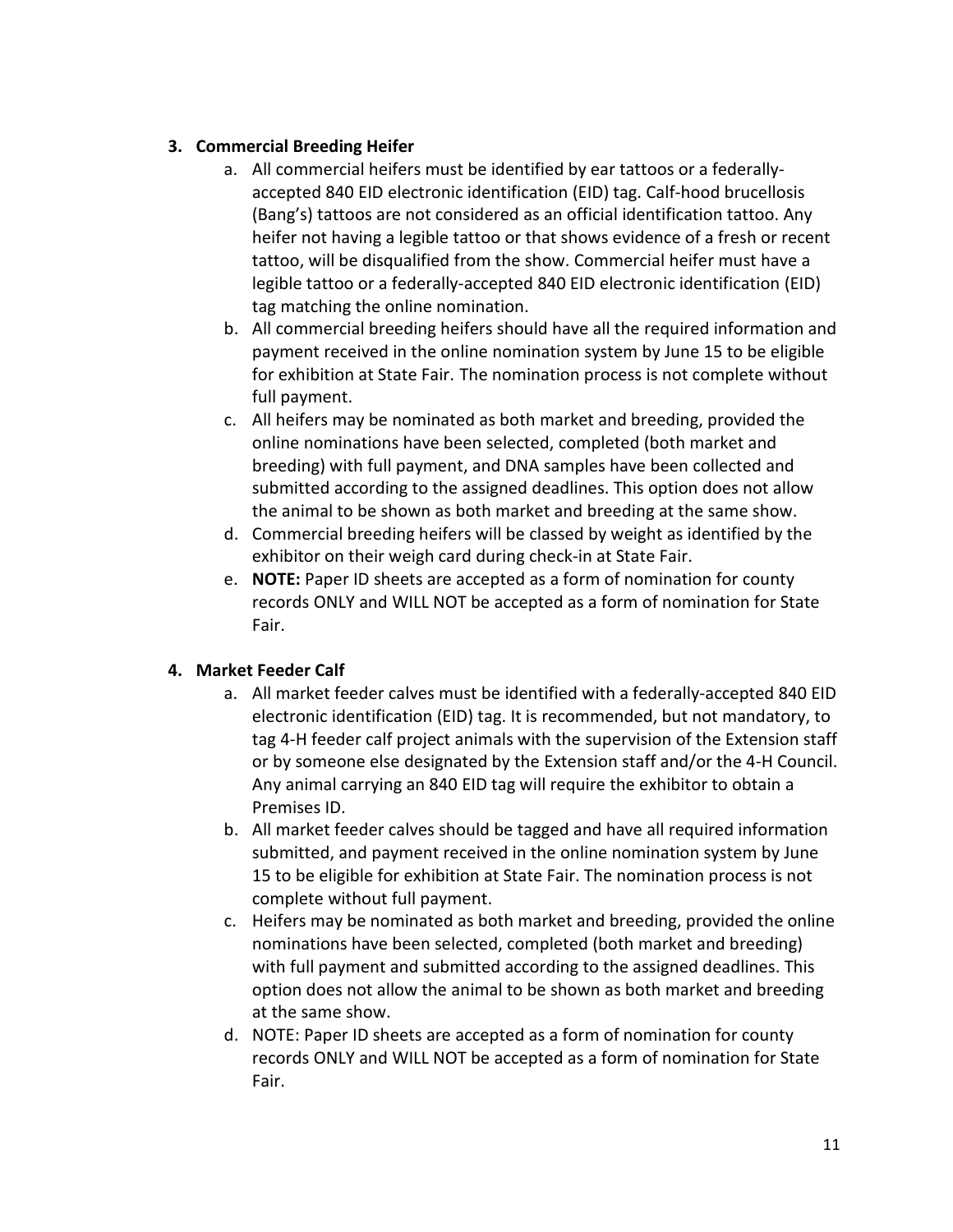# **5. Market Swine**

- a. All market swine must be identified with a federally-accepted 840 EID electronic identification (EID) tag. Any animal carrying an 840 EID tag will require the exhibitor to obtain a Premises ID.
	- i. Purebred market swine will have ear notches and ownership verified against the registration paper. Original registration certificates for all breeds, must be presented at check-in. Original registration papers or electronic papers presented using a tablet or smart phone will be accepted if pulled up or downloaded from their respective breed website. NO PRINTED PAPER COPIES ACCEPTED. Original papers or digital upload/electronic versions only.
- b. All market swine should be tagged and have all required information submitted, and payment received in the online nomination system by June 15 to be eligible for exhibition at State Fair. The nomination process is not complete without full payment.
- c. Market swine must have a signed and sealed official envelope with hair samples for DNA animal nomination for exhibition at the State Fair.
- d. DNA nomination envelopes must be in the county office by June 15 to be eligible for exhibition. Extension staff will mail DNA nomination envelopes to the appropriate location.
- e. **NOTE:** Paper ID sheets are accepted as a form of nomination for county records ONLY and WILL NOT be accepted as a form of nomination for State Fair.

# **6. Registered Breeding Gilts**

- a. All registered gilts must be identified with a federally-accepted 840 EID electronic identification (EID) tag. Any animal carrying an 840 EID tag will require the exhibitor to obtain a Premises ID. Registered gilts will have ear notches and ownership verified against the registration paper. Any gilt not matching the breed requirements will be shown in the crossbred division.
- b. All registered breeding gilts should have all the required information and payment received in the online nomination system by June 15 to be eligible for exhibition at State Fair. The nomination process is not complete without full payment.
- c. All gilts may be nominated as both market and breeding, provided the online nominations have been selected, completed (both market and breeding) with full payment and DNA samples have been collected and submitted according to the assigned deadlines. This option does not allow the animal to be shown as both market and breeding at the same show.
- d. Registered breeding gilts will be classed by age.
- e. To exhibit at the State Fair, original registration papers or electronic papers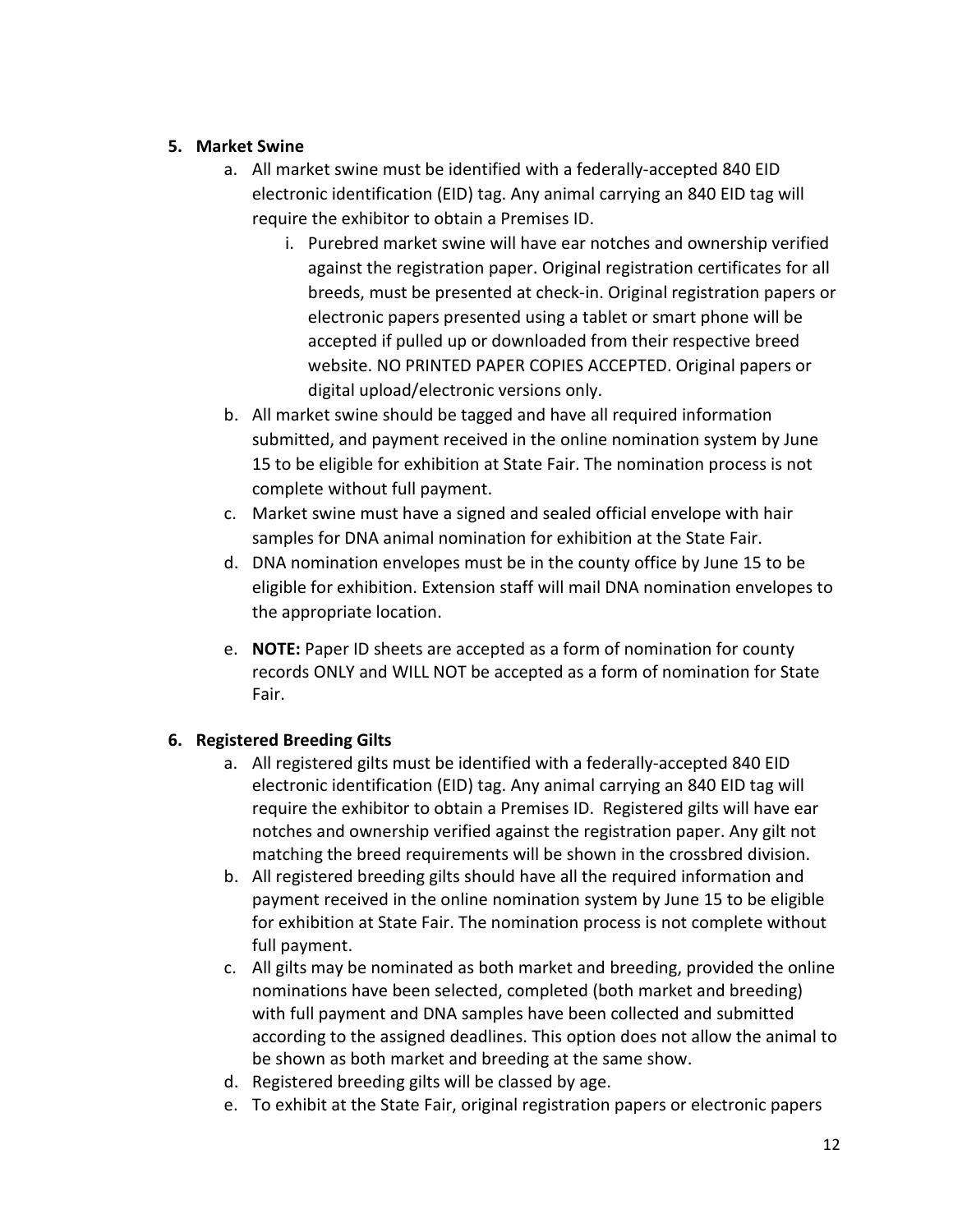presented using a tablet or smart phone will be accepted if pulled up or downloaded from their respective breed website. NO PRINTED PAPER COPIES ACCEPTED. Original papers or electronic versions only. Registration papers must be in the hands of exhibitors at state and interstate shows.

- f. For the State Fair, registration papers must show one of the following:
	- i. the member's name as owner or,
	- ii. the name of the exhibitor and/or a co-owner who is an immediate member of the exhibitor's family, or
	- iii. the family farm or ranch name or parent's name. \*Immediate family is defined as members of a household including parents, brothers, sisters, and youth in the care of the head of the household.
- g. **NOTE:** Paper ID sheets are accepted as a form of nomination for county records ONLY and WILL NOT be accepted as a form of nomination for State Fair.

## **7. Commercial Breeding Gilts**

- a. All commercial gilts must be identified with a federally-accepted 840 EID electronic identification (EID) tag. Any animal carrying an 840 EID tag will require the exhibitor to obtain a Premises ID.
- b. All commercial breeding gilts should have all the required information and payment received in the online nomination system by June 15 to be eligible for exhibition at State Fair. The nomination process is not complete without full payment.
- c. All gilts may be nominated as both market and breeding, provided the online nominations have been selected, completed (both market and breeding) with full payment and DNA samples have been collected and submitted according to the assigned deadlines. This option does not allow the animal to be shown as both market and breeding at the same show.
- d. Commercial breeding gilts will be classed by weight.
- e. **NOTE:** Paper ID sheets are accepted as a form of nomination for county records ONLY and WILL NOT be accepted as a form of nomination for State Fair.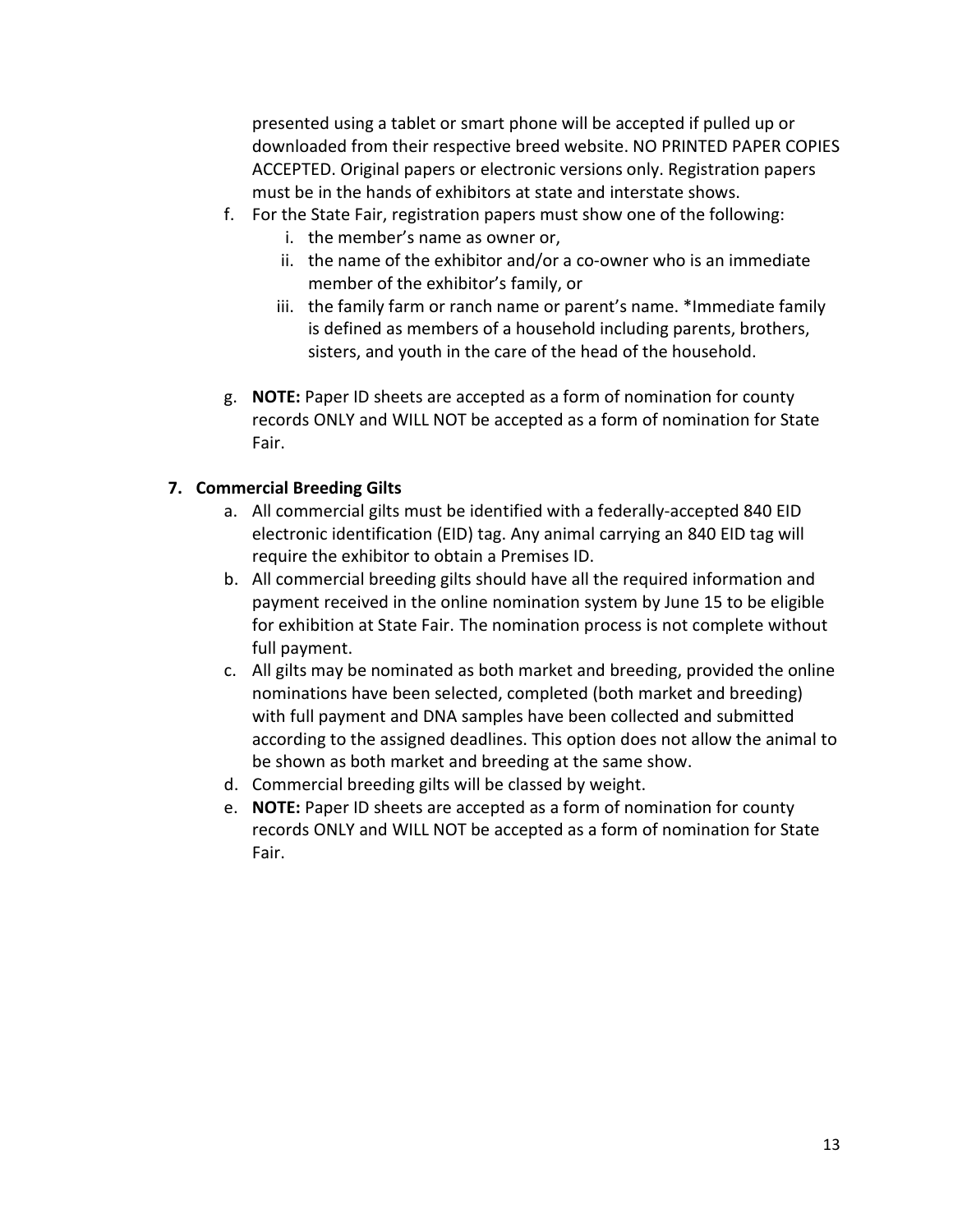# **8. Market Lambs and Market Goats**

- a. All market lambs and market goats must be identified with an official USDA scrapie tag.
- b. All market lambs and market goats should be tagged, have all required information submitted, and payment received in the online nomination system by June 15 to be eligible for exhibition at State Fair. The nomination process is not complete without full payment.
- c. All ewes may be nominated as both market and breeding, provided the online nominations have been selected, completed (both market and breeding) with full payment and DNA samples have been collected and submitted according to the assigned deadlines. This option does not allow the animal to be shown as both market and breeding at the same show.
- d. Market lambs and market goats must have a signed and sealed official envelope with hair samples for DNA animal nomination for exhibition at the State Fair.
- e. DNA nomination envelopes must be in the county office by June 15 to be eligible for exhibition. Extension staff will mail DNA nomination envelopes to the appropriate location.
- f. **NOTE:** Paper ID sheets are accepted as a form of nomination for county records ONLY and WILL NOT be accepted as a form of nomination for State Fair.

# **9. Registered Breeding Ewes**

- a. All ewes (registered and commercial) must be identified with an official USDA scrapie tag. Registered ewes must be identified with the tag/tattoo required by the various national sheep breed associations.
- b. All registered breeding ewes should have all the required information and payment received in the online nomination system by June 15 to be eligible for exhibition at State Fair. The nomination process is not complete without full payment.
- c. All ewes may be nominated as both market and breeding, provided the online nominations have been selected, completed (both market and breeding) with full payment and DNA samples have been collected and submitted according to the assigned deadlines. This option does not allow the animal to be shown as both market and breeding at the same show.
- d. To exhibit at the State Fair, original registration papers or electronic papers presented using a tablet or smart phone will be accepted if pulled up or downloaded from their respective breed website. NO PRINTED PAPER COPIES ACCEPTED. Original papers or electronic versions only. Registration papers must be in the hands of exhibitors at state and interstate shows.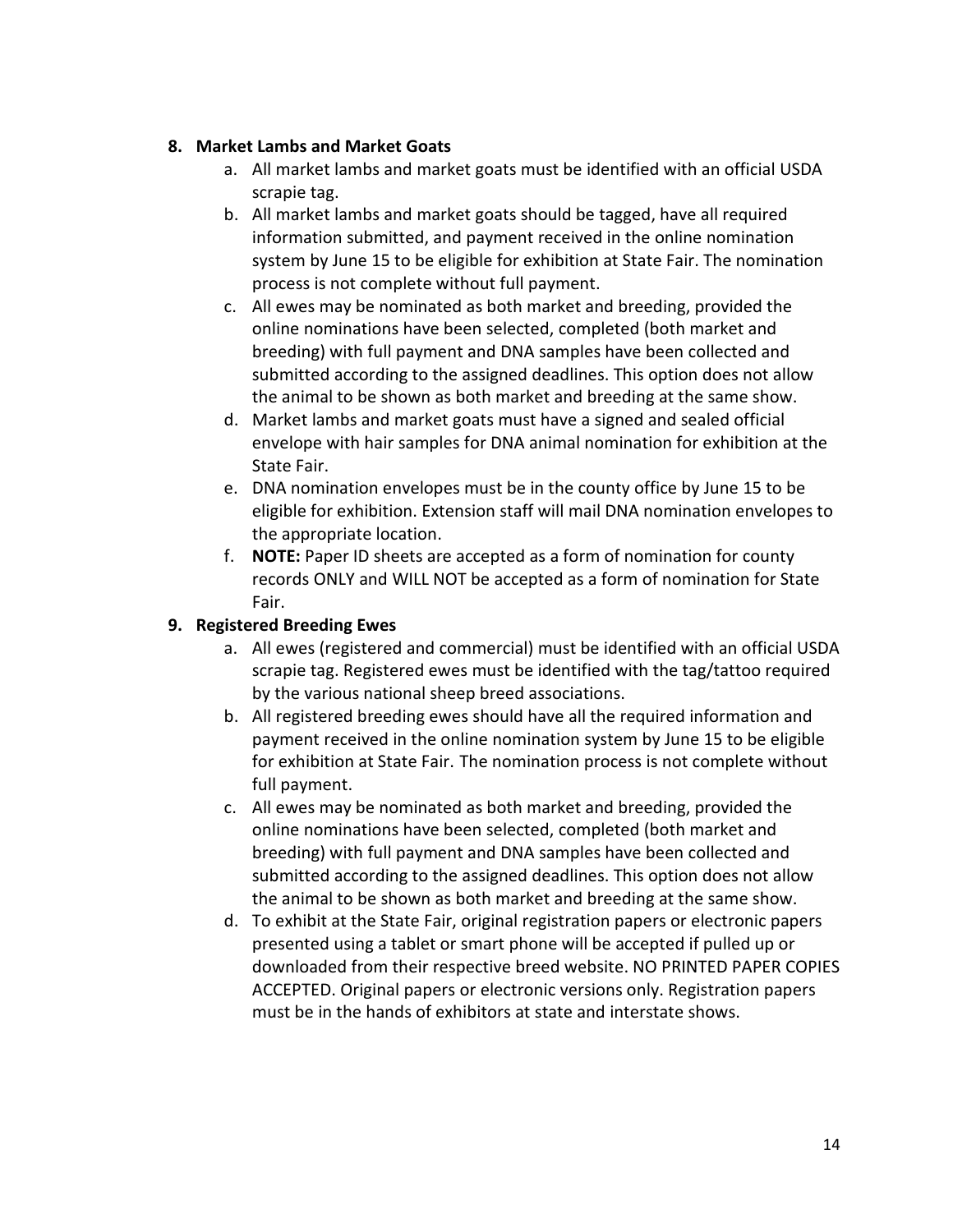- e. For the State Fair, registration papers must show one of the following:
	- i. the member's name as owner or,
	- ii. the name of the exhibitor and/or a co-owner who is an immediate member of the exhibitor's family, or
	- iii. the family farm or ranch name or parent's name. \*Immediate family is defined as members of a household including parents, brothers, sisters, and youth in the care of the head of the household.
- f. **NOTE:** Paper ID sheets are accepted as a form of nomination for county records ONLY and WILL NOT be accepted as a form of nomination for State Fair.

## **10. Commercial Breeding Ewes**

- a. All commercial ewes must be identified with an official USDA scrapie tag.
- b. All commercial breeding ewes should have all the required information and payment received in the online nomination system by June 15 to be eligible for exhibition at State Fair. The nomination process is not complete without full payment.
- c. All ewes may be nominated as both market and breeding, provided the online nominations have been selected, completed (both market and breeding) with full payment and DNA samples have been collected and submitted according to the assigned deadlines. This option does not allow the animal to be shown as both market and breeding at the same show.
- d. **NOTE:** Paper ID sheets are accepted as a form of nomination for county records ONLY and WILL NOT be accepted as a form of nomination for State Fair.

# **11. Registered Breeding Does**

- a. All does must be identified with an official USDA scrapie tag. Registered does must be identified with the tag/tattoo required by the breed association.
- b. All registered breeding does should have all the required information and payment received in the online nomination system by June 15 to be eligible for exhibition at State Fair. The nomination process is not complete without full payment.
- c. All does may be nominated as both market and breeding, provided the online nominations have been selected, completed (both market and breeding) with full payment and DNA samples have been collected and submitted according to the assigned deadlines. This option does not allow the animal to be shown as both market and breeding at the same show.
- d. To exhibit at the State Fair, original registration papers or electronic papers presented using a tablet or smart phone will be accepted if pulled up or downloaded from their respective breed website. NO PRINTED PAPER COPIES ACCEPTED. Original papers or electronic versions only. Registration papers must be in the hands of exhibitors at state and interstate shows.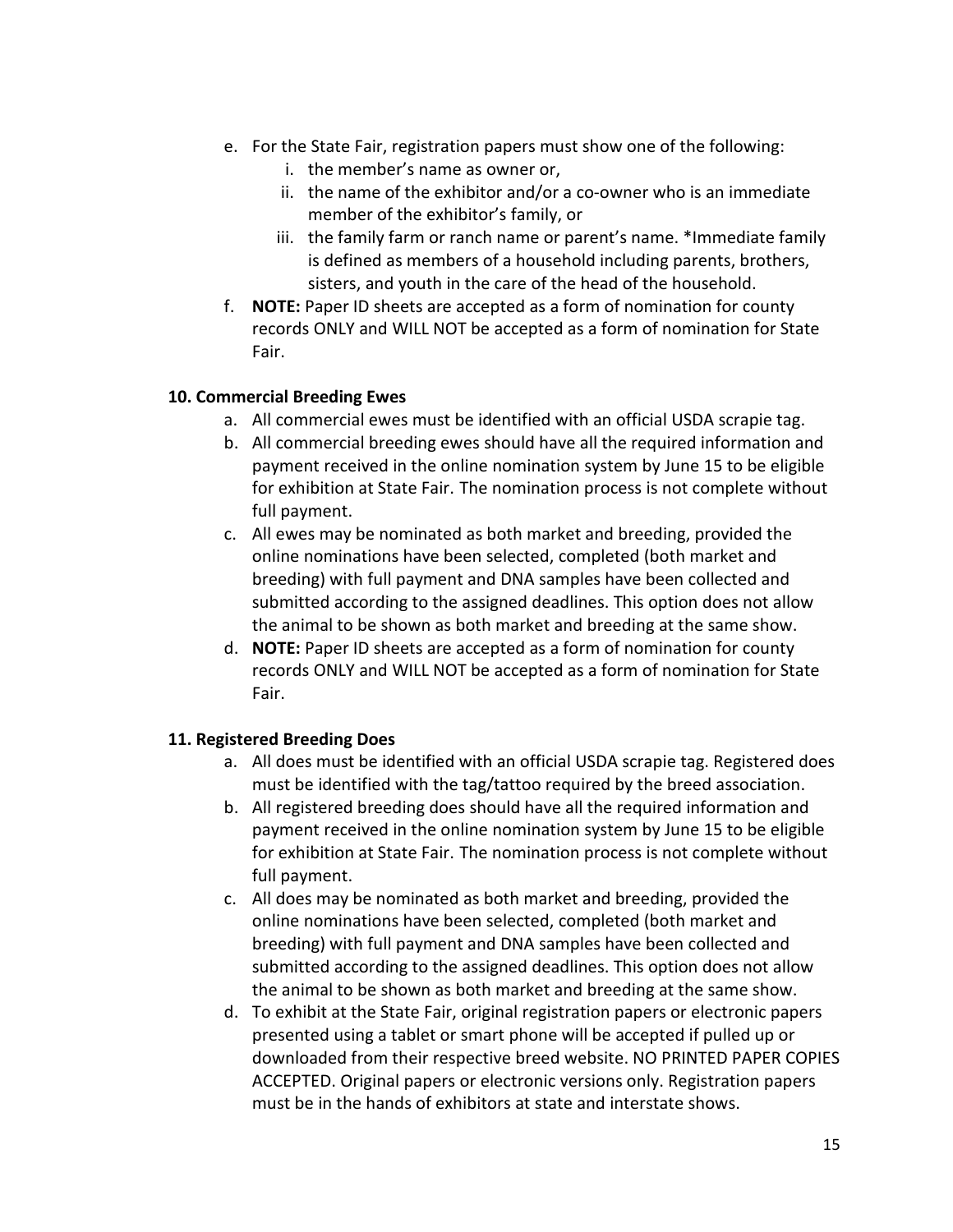- e. For the State Fair, registration papers must show one of the following:
	- i. the member's name as owner or,
	- ii. the name of the exhibitor and/or a co-owner who is an immediate member of the exhibitor's family, or
	- iii. the family farm or ranch name or parent's name. \*Immediate family is defined as members of a household including parents, brothers, sisters, and youth in the care of the head of the household.
- f. **NOTE:** Paper ID sheets are accepted as a form of nomination for county records ONLY and WILL NOT be accepted as a form of nomination for State Fair.

# **12. Commercial Breeding Does**

- a. All commercial does must be identified with an official USDA scrapie tag.
- b. All commercial breeding does should have all the required information and payment received in the online nomination system by June 15 to be eligible for exhibition at State Fair. The nomination process is not complete without full payment.
- c. All does may be nominated as both market and breeding, provided the online nominations have been selected, completed (both market and breeding) with full payment and DNA samples have been collected and submitted according to the assigned deadlines. This option does not allow the animal to be shown as both market and breeding at the same show.
- d. **NOTE:** Paper ID sheets are accepted as a form of nomination for county records ONLY and WILL NOT be accepted as a form of nomination for State Fair.

# **13. Dairy Cattle**

- a. All dairy cattle must be identified on the paper ownership affidavit by photograph, a sketch or by ear tattoo. Dairy cattle paper ownership affidavits must be turned in to the county office by June 15. Dairy exhibitors will not complete the online nomination, only paper.
- b. All dairy affidavits must be turned in to the State 4-H office by June 23 to be eligible for exhibition at the State Fair.

# **14. Horses**

- a. Horses must be identified by description on form F2-97-77 as to color, markings, brands, etc., or clear visible colored photos (front view, left side, right side of the horse).
- b. Form F2-97-77 will need to be submitted to the Extension office by the deadline. Horse exhibitors will not complete the online nomination, only paper.

# **15. Rabbits and Poultry**

a. Rabbits and poultry do not have a nomination requirement in order to exhibit at the State Fair. Please refer to Section II for id requirements.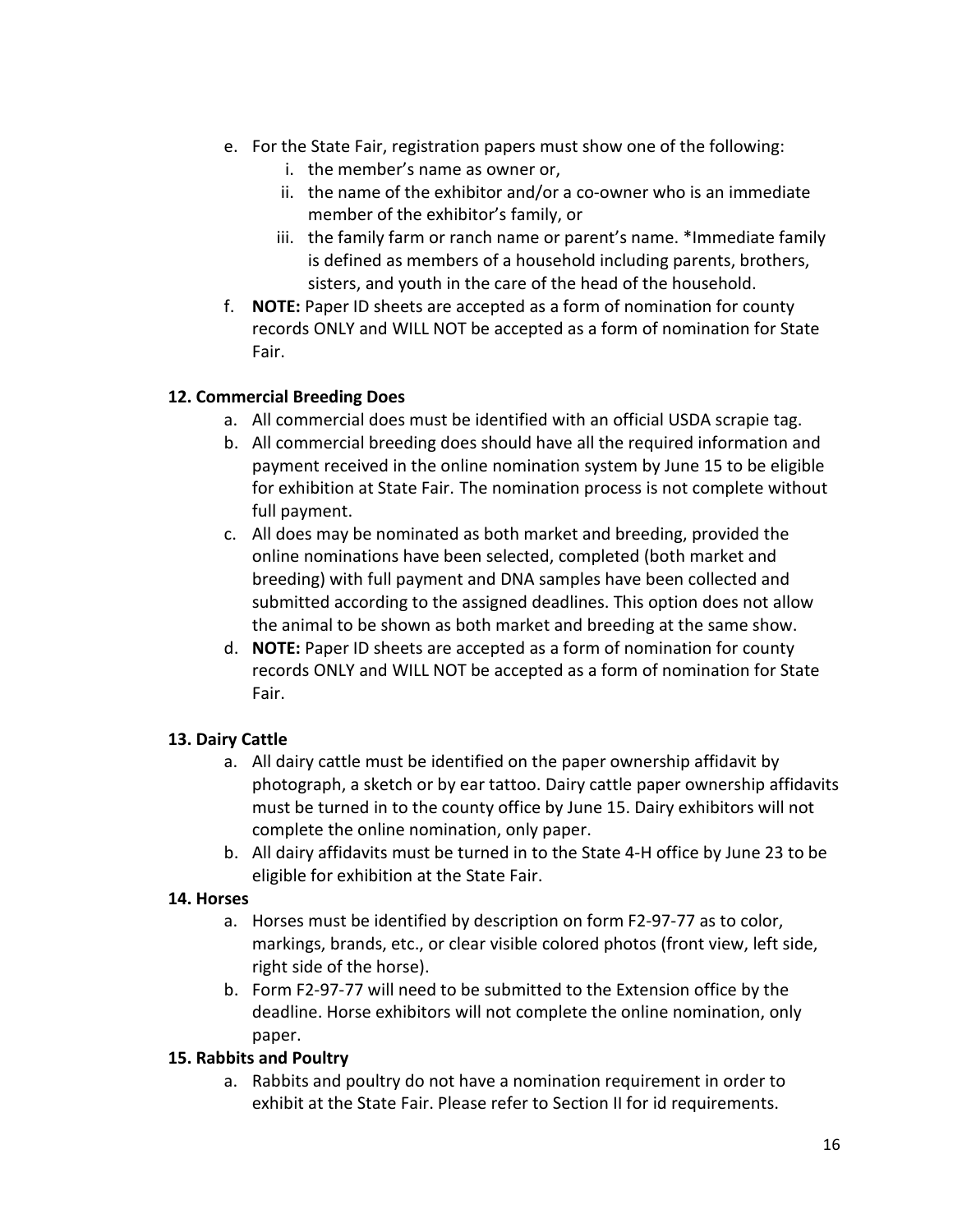# **D. Identification and Nomination Deadline Dates**

Following is a list of dates on which 4-H exhibitors must have their project animals identified and nominated certified for various district and state livestock shows. All animal nominations must be submitted by these dates. Ear tags and tattoos must be inserted by the deadline.

| <b>Deadline Dates</b> | <b>Livestock Species</b>                          |  |
|-----------------------|---------------------------------------------------|--|
| May 6                 | ID and Entries for Horse District and State Shows |  |
| June 15               | Nomination Deadline for the following:            |  |
|                       | Market and Breeding Beef                          |  |
|                       | Market Feeder Calf                                |  |
|                       | Market and Breeding Swine                         |  |
|                       | Market and Breeding Sheep                         |  |
|                       | <b>Market and Breeding Goats</b>                  |  |
|                       | Dairy Cattle                                      |  |

## **E. Limitations on Number of Market Nominations for State Fair**

- 1. Market Beef
	- a. Each exhibitor may nominate a total, between 4-H and FFA, maximum number of 20 market beef.
- 2. Market Lambs
	- a. Each exhibitor may nominate a total, between 4-H and FFA, maximum number of 20 market lambs.

## 3. Market Swine

- a. Each exhibitor may nominate a total, between 4-H and FFA, maximum number of 40 market swine.
- 4. Market Goats
	- a. Each exhibitor may nominate a total, between 4-H and FFA, maximum number of 20 market goats.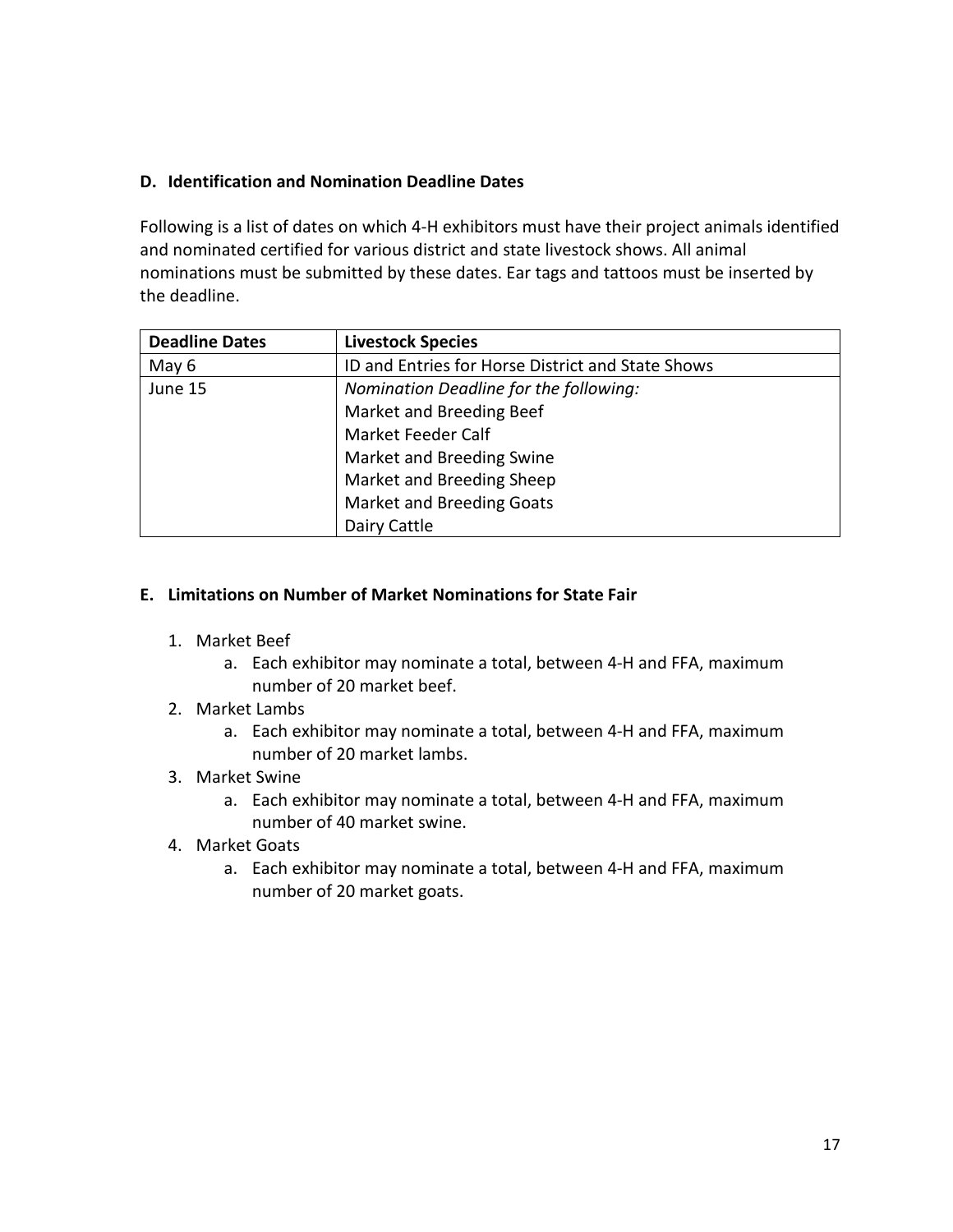# **SECTION III: RESPONSIBILITIES OF THE ANIMAL IDENTIFICATION AND NOMINATION PROCESS**

The responsibilities outlined here applicable for the 4-H Livestock Shows at the State Fair.

# **A. Family Responsibilities**

- 1. Exhibitors will be required to enroll in 4-H and the required projects by the county deadline in 4H Online.
- 2. Exhibitors showing market animals at State Fair must have a signed and sealed official DNA envelope with hair samples for DNA verification turned into their county office and have completed the online nomination [\(https://showstockmgr.com\)](https://showstockmgr.com/) along with submitting payment online by **June 15.** Any animal carrying an 840 EID tag will require the exhibitor to obtain a Premises ID. Contact the local Extension Office for details. (It is recommended that you make a copy or a photo image of completed envelope you turn into your county.)
- 3. Exhibitors showing breeding beef, feeder calves, breeding swine, breeding sheep, and breeding goats at State Fair will need to complete an online nomination along with submitting payment online (https://showstockmgr.com) by the **June 15** deadline.
- 4. Exhibitors will be required to complete Youth for the Quality Care of Animals (YQCA) for the enrolled livestock projects by August 10.
- 5. Exhibitors will notify the County Extension Staff of any retags that may occur up to time of check-in at the State Fair.
- 6. Exhibitors will select which animal nominations they have chosen to show at State Fair on the State Fair entry website. All nominated and validated animals will be automatically listed as a choice option for entry registration.
- 7. Exhibitors will be required to bring the breed registration association paperwork to check-in at State Fair for animals wanting to show in a breed class. The registration papers must show the exhibitor's name, a co-owner who is an immediate member of the exhibitor's family or the family farm, ranch name or parent's name.

# **B. County Staff Responsibilities**

- 1. Submit an 840 EID tag order for beef and swine animal projects.
- 2. Schedule and publish weigh-in and/or tagging dates if offered in your county.
- 3. Request, distribute and collect DNA collectors for families. 840 EID tags should not be distributed without the premise ID being recorded in 4H Online. It is optional but recommended to record on the DNA envelope.
- 4. Inform families of the Youth for the Quality Care of Animals (YQCA) training options available to them (in person and online).
- 5. Collect market beef, market swine, market lamb, and market goat DNA envelopes by June 15. Families will submit payment online. Copy all market DNA envelopes for your county records and mail all completed DNA envelopes to the Aksarben Stock Show office by **June 23**.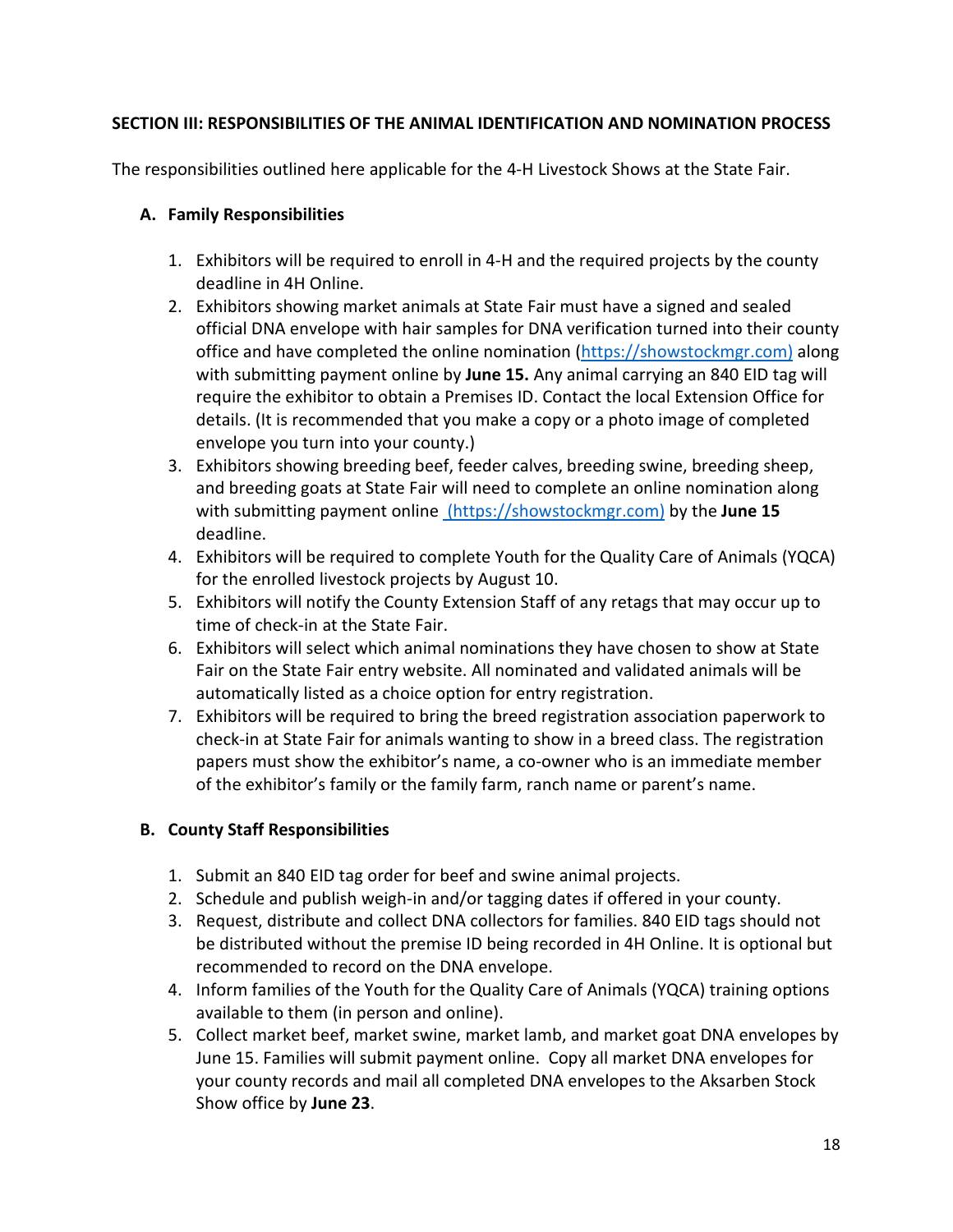- 6. Collect Premises ID numbers from exhibitors. Input those into 4H Online by the validation deadline for that respective species (June 15) and report the premise ID file to Brandy Schulze [bschulze@unl.edu.](mailto:bschulze@unl.edu)
- 7. Review and validate all online livestock entries for each exhibitor by **July 1.** Online validation is found at: (https://showstockmgr.com)
- 8. Input nomination edits in to Show Stock Manager for your families. Edits will be corrected by Show Coordinator. For retags, directly notify Brandy Schulze [bschulze@unl.edu](mailto:bschulze@unl.edu) and input the change in Show Stock Manager.
- 9. Inform families that all nominations have been validated and are available for entry at the Nebraska State Fair entry website [https://www.statefair.org/.](https://www.statefair.org/)

# **C. State 4-H Office Responsibilities**

- 1. The State 4-H office will be available to answer any questions and communicate with counties about any concerns they may have about an exhibitor's animal nomination process.
- 2. State 4-H Office will receive all dairy cattle affidavits and ship to the State Fair Youth Dairy Show Superintendent.
- 3. State 4-H will keep record of re-tags. Re-tags (beef, swine, sheep, and goats) will require an email (no phone calls) from county staff, which will be added to the file when it is received in the department. Emails should be sent to Brandy Schulze [\(bschulze@unl.edu\)](mailto:bschulze@unl.edu), 114 Ag Hall, University of Nebraska, Lincoln, 68583-0700.
- 4. State 4-H Office will update all County Extension Staff corrections in the Show Stock Manager database.
- 5. State 4-H will upload all online nominations to the State Fair entry database (ShoWorks).
- 6. State 4-H will announce to County Extension Staff that State Fair livestock nominations are now available in the State Fair entry database (ShoWorks) for State Fair entry registrations.
- 7. Show lists for each species/class will be distributed to all State Fair Livestock Superintendents.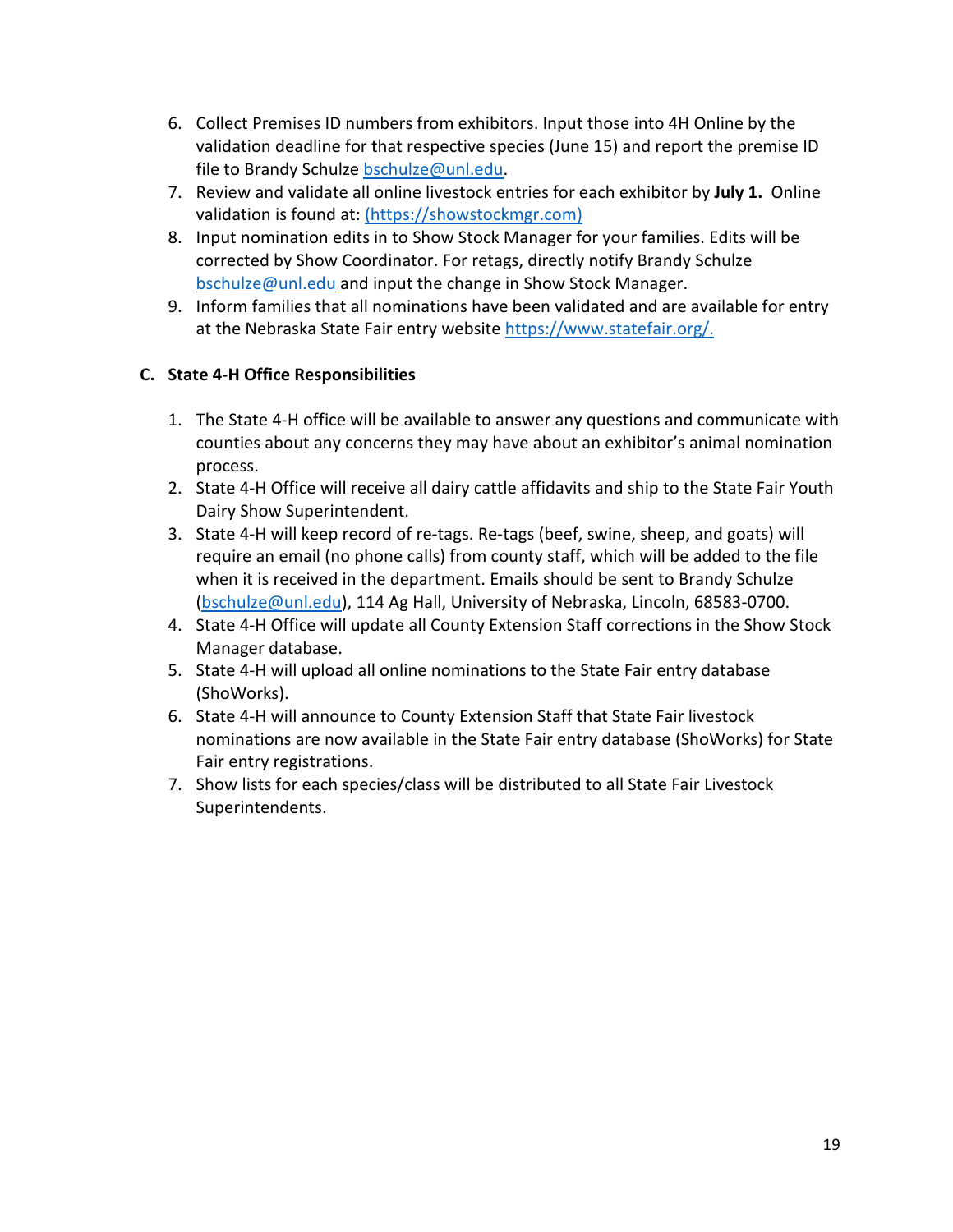# **SECTION IV: OWNERSHIP REQUIREMENTS AND EXPECTATIONS**

# **A. All Species**

Animal projects require care for an extended period of time. To grow knowledge and experience, a 4-H member must be involved in the care of project animals throughout the project, thus it is expected that 4-H project members own and care for their animals according to these guidelines:

- 1. A beef, dairy, dairy goat (county fair only), goat, horse, sheep, swine, rabbit, poultry, dog, or companion animal (county fair only) project may be owned:
	- a. Solely by the 4-H exhibitor or
	- b. In partnership by the 4-H exhibitor and/or his or her immediate family.
	- c. All exhibitor family member names may be on the animal nomination and will be eligible to show that animal.
	- d. Immediate family is defined as members of a household including parents, brothers, sisters, and youth in care of the head of the household.
- 2. When 4-H exhibitor(s) and parent(s) sign an animal nomination indicating the exhibitor(s) will feed and care for the animals, it is expected that the exhibitor(s) will have primary responsibility for the animals. In cases where the exhibitor may not have primary responsibility for the duration of the project (i.e., separation of parents and more than one residence, group homes, etc.), it is recommended the exhibitor request exception from the local 4-H Council. The time the exhibitor will be able to care for the animals should be clearly defined in the request.

# **B. Horses, Dairy Cattle and Dairy Goats**

- 1. An exhibitor in a 4-H show of a horse, a dairy animal or dairy goat, may show an animal owned by someone outside of the immediate family provided;
	- a. He or she manages (cares for, feeds, trains, grooms, etc.) and has use of the animal as a 4-H project animal at least 75% of the time during the project year; and
	- b. Permission for use of the animal is certified by the owner on the 4-H member's ID sheet.
	- c. Exceptions may apply for youth in group homes that have the purpose of providing a mentoring atmosphere for at-risk youth.
	- d. It is recommended that the same ownership guidelines be used for county only projects (i.e., llamas, pygmy goats, etc.).